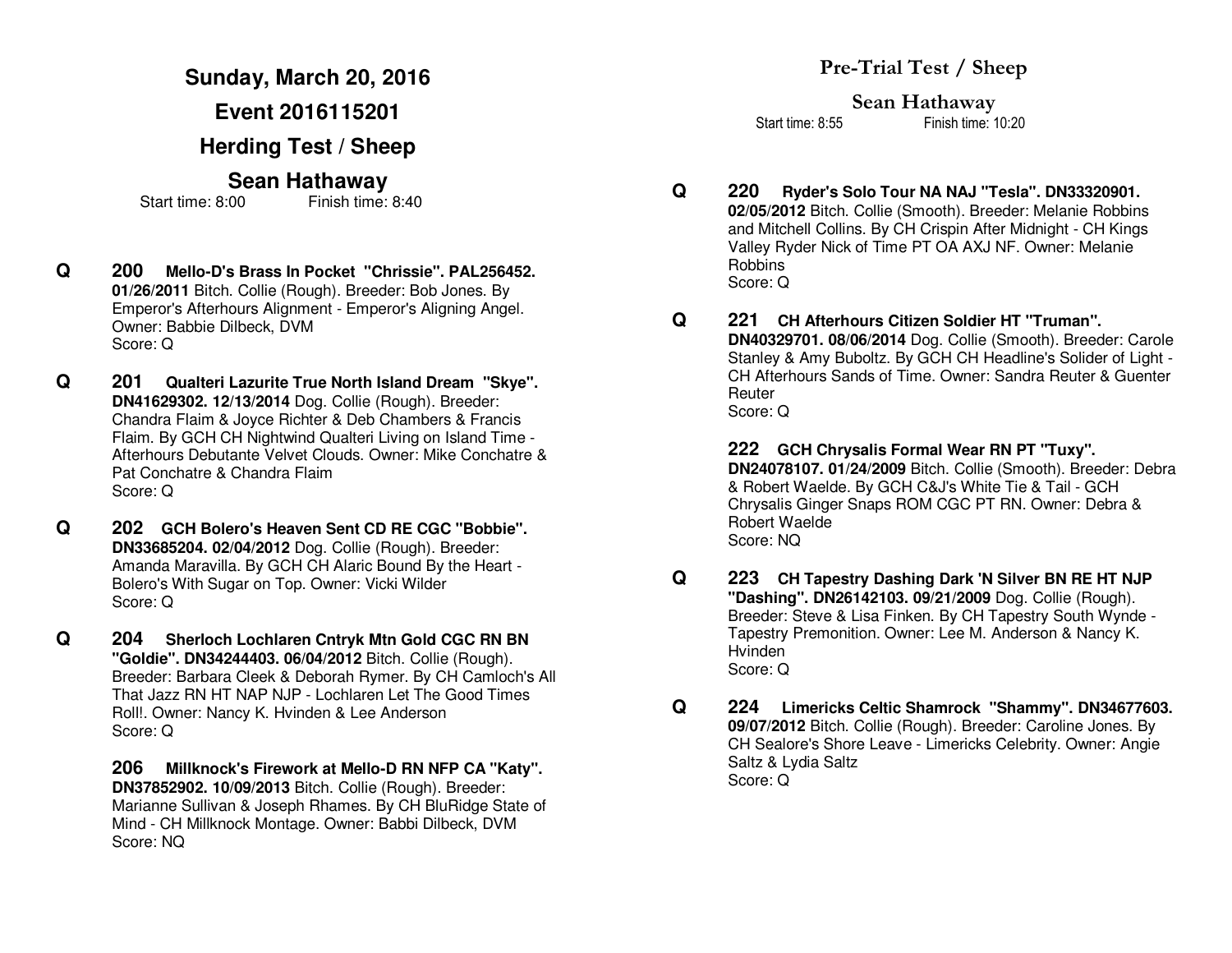- **Q 225 GCH Aidan's Pure Imagination "Flare". DN33162202. 03/07/2012** Bitch. Collie (Smooth). Breeder: Erin & Adam Gorney. By CH Liege's Red Badge of Courage - Celticmoon's Sundrop at Aidan RN HSAs AX MXJ NF T2B FM. Owner: Adam & Erin Gorney Score: Q
- **Q 226 BGCH Windkist's Ain't No Rest For The Wicked PT RAE CAA NA NAJ OF OAP OJP XFP "Cage". DN26825702. 08/15/2009** Dog. Collie (Smooth). Breeder: A. Harbin, J. Henson, N. Lawrence, & K. Price. By Southland's Lexington - Shelana's Blue Diamond at Windkist. Owner: Babbi Dilbeck, DVM & Alisha Harbin, DVM Score: Q
- **Q 227 CH Deep River She's So Fine NF "Finesse". DN34277603. 03/30/2012** Bitch. Collie (Smooth). Breeder: Pamela Brown & Kathy Moll. By CH Deep River's Force of Destiny - CH Deep River's Fleece Navidad. Owner: Cindy **Singleton** Score: Q

 **228 Branestorm Try Tri Again "Evan". DN41131202. 09/12/2014** Dog. Collie (Smooth). Breeder: Brian & Michele Brane. By CH Row-Bar's Sum of All Fears HT - MACH5 Branestorm Second Tri PT MXG MJC NAP NJP CGC. Owner: Brian & Michele Brane Score: NQ

 **229 Bosheleur's Deep River Double Down "Cody". DN39036311. 01/03/2014** Dog. Collie (Rough). Breeder: Curtis Van Leur. By GCH CH Deep River's Bow & Arrow - CH Ceilidh's Keepin' the Fiath at Truheart. Owner: Cindy Singleton Score: NQ

**Q 230 Aamar's Wynter Skyz HT PT MX MXJ NAP NJP "Dorian". DN31368001. 03/19/2011** Dog. Collie (Rough). Breeder: Mary Jane Anderson. By Wyndlair Avalanche - Aamar'N Glory's D'Liteful. Owner: Mary Jane Anderson Score: Q

## **Course A / Started / Sheep**

**Sean Hathaway** Finish time: 3:52 Start time: 2:29

# **100 CH Rosepoint Anacost Rhypnnp Mycle CD RE HSAs**

**"Mycle". DN20515901. 12/21/2007** Dog. Collie (Rough). Breeder: Amy Gau & Marcy Fine & Michael Fine. By CH Rosepoint's Signature - Overland Parquet. Owner: D. L. Wartenberg

Score: NQ Time: 3:04:00

#### **101 BGCH Windkist's Ain't No Rest For The Wicked PT RAE CAA NA NAJ OF OAP OJP XFP "Cage". DN26825702. 08/15/2009** Dog. Collie (Smooth). Breeder: A. Harbin, J. Henson, N. Lawrence, & K. Price. By Southland's Lexington - Shelana's Blue Diamond at Windkist. Owner: Babbi Dilbeck, DVM & Alisha Harbin, DVM

Score: NQ Time: 2:54:00

 **102 CH Deep River's Beltane TD PT PCD RE OA OAJ OF "Beltane". DN30165008. 01/30/2011** Dog. Collie (Smooth). Breeder: Peggy L. Moorman & Kathy V. Moll. By CH Deep River's Bow and Arrow - CH Deep River's Cover Girl. Owner: Susan P. Klein

Score: NQ Time: 3:04:00

 **103 Celticmoon's Sundrop at Aidan RN HSAs AX MXJ NF T2B FM "Ellie". DN25937301. 05/08/2009** Bitch. Collie (Rough). Breeder: Pearl Fabbro & Jeanne Gregory. By Rainforest Under the Lights - Celticmoons Petals of Wysdom CD RAE NAP NJP. Owner: Adam & Erin Gorney

Score: NQ Time: 2:54:00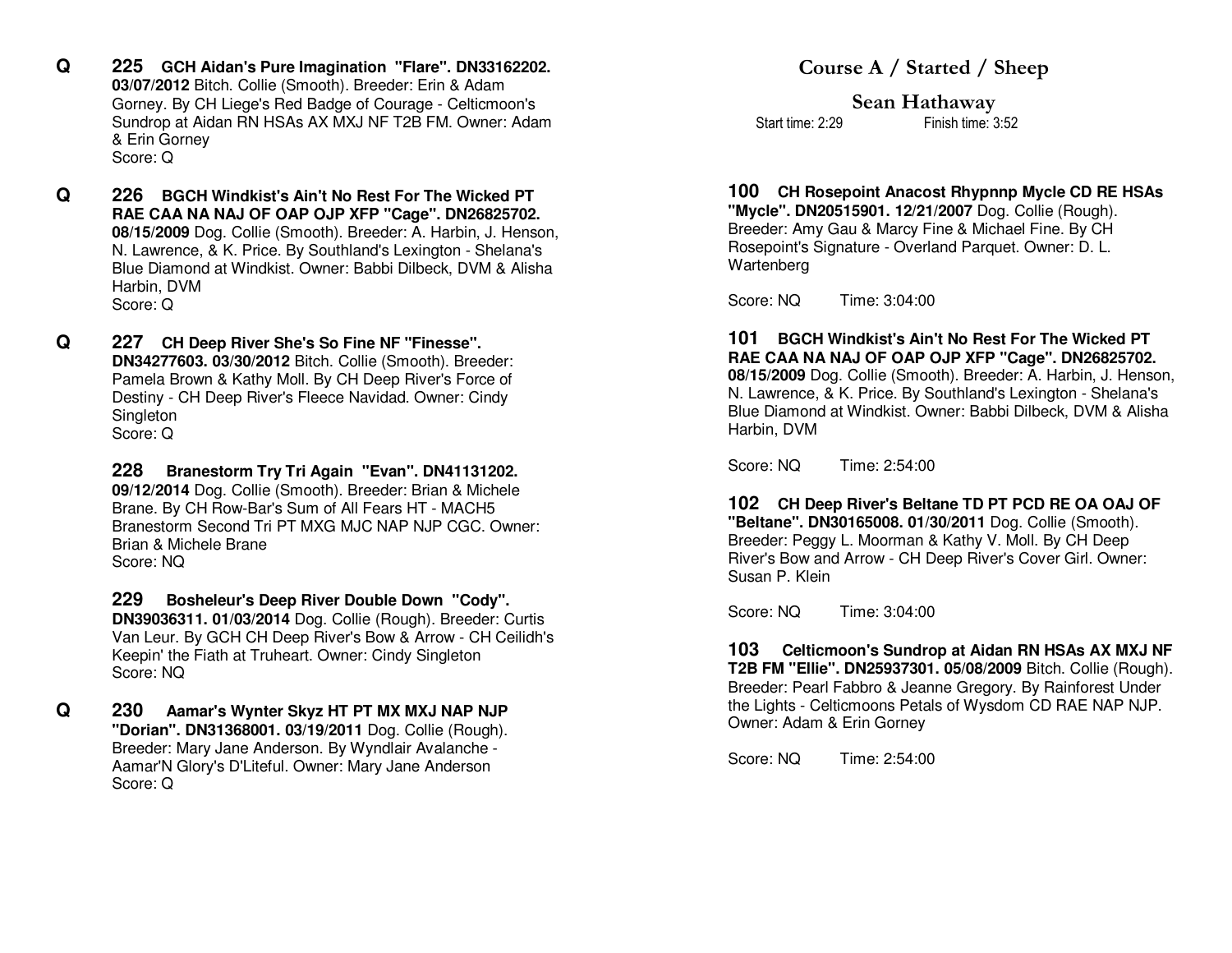**3rd Q 105 CH Moonstone's Bold Fortune RA PT NAP NJP** 

 **"Piper". DN30291605. 03/28/2011** Bitch. Collie (Smooth). Breeder: Louise Torkelson. By GCH Wynhaven's Moon Shadow BN RN HSAds OA OAJ - CH Briallen's Black Pearl CD RA HSAs AX AXJ. Owner: Sandra Reuter

Score: 85.0/3 Time: 4:51:00

 **106 CH DreamHearts Traces of Arrow HSAds HSBd RA CGC "Traci". DN30894701. 05/17/2011** Bitch. Collie (Rough). Breeder: Vicky Lee & Nanette Colwell. By CH Cheviot Sollis Gallant Boy ROM - GCH DreamHearts Autumn Joy CD BN REHTCGC. Owner: Vicky Lee & Barbara Gaster

Score: A Time: 0:00:00

 **107 Sir Glen of Thrisk "Glen". DN25742901. 07/15/2009**Dog. Collie (Rough). Breeder: Charles Shroud. By Lad of Crooked Creek - Stables Midnight Magdeline. Owner: Shannon Harsell

Score: NQ Time: 2:15:00

**4th Q 108 CH PACH Branestorm Unforgettable PT OA OAJ MXP4 MXPB MJP4 MJPB PAX CGC "Minnie". DN26383303. 11/17/2009** Bitch. Collie (Smooth). Breeder: Brian & Michele Brane. By GCH CH Kelso's Moon Dancin' RE HSAs - CH MACH13 Branestorm Songbird CDX RA PT MXS3 MJG3 NAP MXF TQX T2B. Owner: Brian Brane

Score: 84.0 Time: 4:04:00

## **2nd Q 109 Nirvana Savoy's Winning Colors "Smudge".**

 **DN42431303. 03/22/2015** Bitch. Collie (Smooth). Breeder: Sherry Moss. By DC Nirvana's Awesome Again CDX H XBsd HXAsd - CH Deep River Fleece Navidad HSAs. Owner: Ericka Wojack & Sherry Moss

Score: 85.5/2/R Time: 3:51:00

#### **110 CH Cheviot Suncatcher Unexpected Treasure PT "Cash". DN36445105. 03/15/2013** Dog. Collie (Rough). Breeder: Allen Dills. By Windkist The Woodsman - CH Cheviot Gallant Girl. Owner: Kathleen Thomas

Score: NQ Time: 1:53:00

 **111 Nirvana's Drum Roll "Drill". DN33266804. 02/29/2012** Dog. Collie (Smooth). Breeder: Sherry Moss and Ericka Wojack. By HC Nirvana's Spotlight - Deepriver Journey to Nirvana. Owner: Dave Apker

Score: NQ Time: 0:20:00

 **112 MACH Foggy Bay Starry Night of Sealoch CDX GO PTRAE XF T2B "Patrick". DN22971002. 10/11/2008** Dog. Collie (Smooth). Breeder: Diane Parness. By Foggy Bay Just Cool It - CH Foggy Bay Sneaking Suspicion HSAs. Owner: S. Mobraaten

Score: NQ Time: 1:59:00

**1st Q 113 Nirvana's Fashion Police . DN40760904. 09/07/2014** Bitch. Collie (Smooth). Breeder: Sherry Moss. By Belle Forrest Master of Ballantrae HSAs - Nirvana's Encore HXAs HSBs. Owner: Sherry Moss

Score: 91.5/1/H Time: 2:39:00

 **114 CH Riverrun Wyndhams Imagine The Dream HSAsd AX MXJ "Katie". DN36979101. 01/15/2013** Bitch. Collie (Rough). Breeder: Michelle Shoemaker & Mary Jackson. By TC Riverrun Wyndhams Imagine That - Riverrun Dare To Dream. Owner: Michelle Shoemaker

Score: NQ Time: 3:07:00

 **115 MACH5 Branestorm Second Tri PT MXG MJC NAP NJP CGC "Joy". DN26383304. 11/17/2009** Bitch. Collie (Smooth). Breeder: Brian & Michele Brane. By GCH CH Kelso's Moon Dancin' RE HSAs - CH MACH13 Branestorm Songbird CDX RA PT MXS3 MJG3 NAP MXF TQX T2B. Owner: Brian Brane

Score: NQ Time: 0:21:00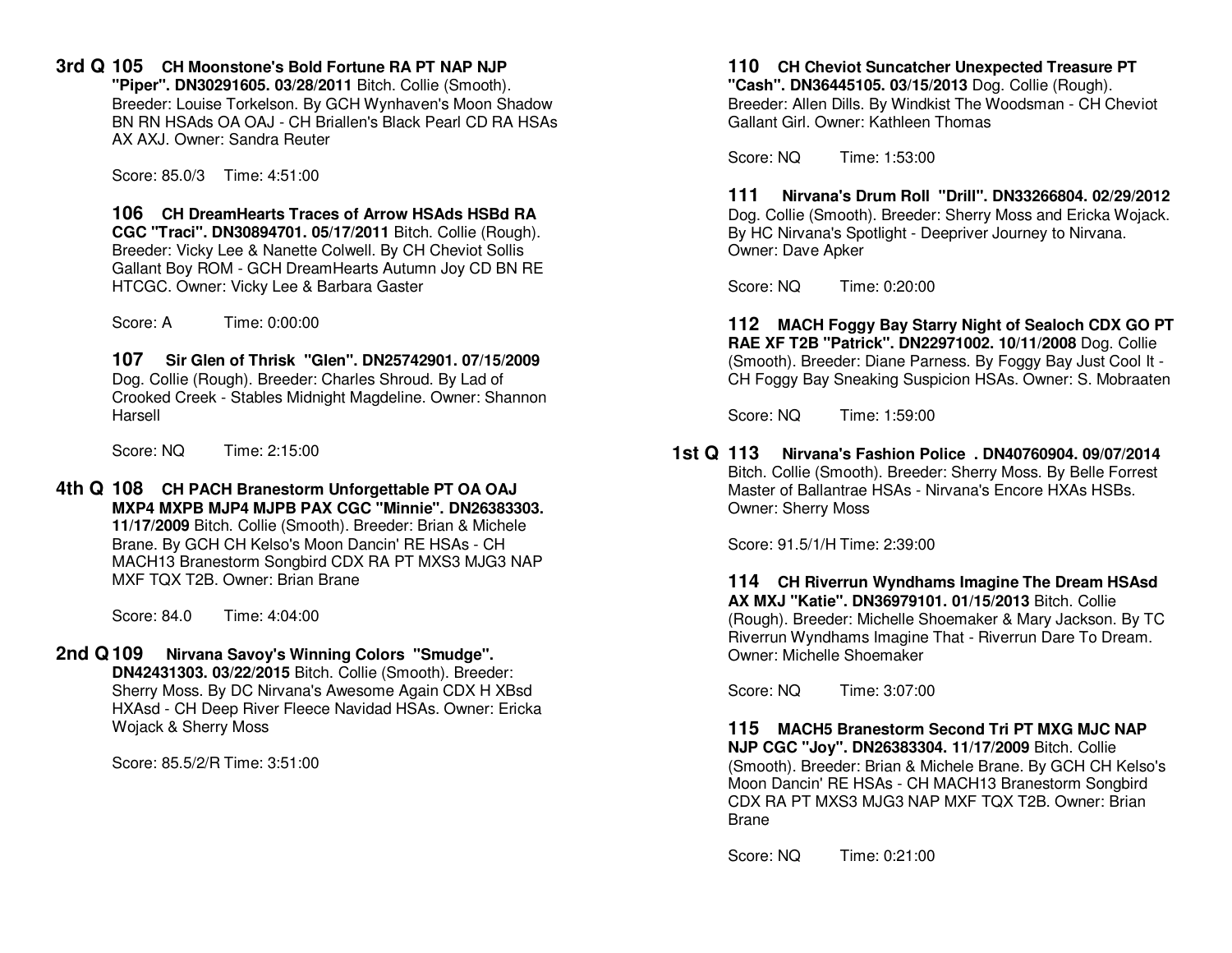**116 Rosehaevens Alpine Guardian CD RA NAJ NF HSAs PT HT HIC CGC "Ranger". DN36961301. 05/06/2013** Dog. Collie (Rough). Breeder: David Magers & Kathryn Neil. By Pleasant Acre Thunder Storm - Rosehaeven's Garden Gate. Owner: Dr. Deanna Levenhagen

Score: NQ Time: 2:04:00

 **117 Millknock Tri the Next Chapter PT AX MXJ MXF T2B "Sequel". DN37852906. 10/09/2013** Bitch. Collie (Rough). Breeder: Marianne Sullivan. By CH Blue Ridge State of Mind - CH Millknock Montage. Owner: Noreen Bennett

Score: NQ Time: 0:31:00

|  | 1st 113 | 2nd 109 |  | 3rd 105 |  |  | 4th 108 | 5th |
|--|---------|---------|--|---------|--|--|---------|-----|
|--|---------|---------|--|---------|--|--|---------|-----|

Score 91.5 Score 85.5 Score 85.0 Score 84.0 Score

## **Course A / Intermediate / Sheep**

#### **Sean Hathaway**

Start time: 1:56 Finish time: 2:17

**1st Q 140 Belle Forrest Master of Ballantrane HSAs "Deeks". DN36989802. 05/15/2013** Dog. Collie (Rough). Breeder: Terry Pegram. By CH Larkspur Trust Me - CH Southlands Miss Mississippi. Owner: Terry Pegram

Score: 80.5/1 Time: 5:42:00

# **141 Silver Cloud's Maverick PT HSAsd "Maverick".**

 **DN18737601. 07/25/2007** Dog. Collie (Rough). Breeder: Silver Cloud Collies. By CH Special Velvet Teddy Bear - Edenrock Where There's Smoke CD RE HSAs AXJ ROMP. Owner: Lori Bowles

Score: NQ Time: 0:00:00

#### **142 CH Riverside Quicksilver HSAs AX AXJ "Quicksilver". DN26023201. 09/21/2009** Dog. Collie (Rough). Breeder: Andrew & Shirley Ann Rensink, Leslie Jezewski. By CH Highcroft Stone Blue - CH Highcroft Adoration. Owner: Andrew & Shirley Rensink

Score: NQ Time: 0:00:00

| 1st 140 | 2nd | 3rd | $4th$ $-$                          | 5th   |
|---------|-----|-----|------------------------------------|-------|
|         |     |     | Score 80.5 Score Score Score Score | Score |

## **Course A / Advanced / Sheep**

**Sean Hathaway** Start time: 1:06 Finish time: 1:46

**2nd Q 150 TC MACH2 Rosehaevens Summit Nobility UD RAE MXS MJC XF T2B HXAsMdM HIAsd HSAsd HXBdM HIBd HSBsd PT HT "Logan". DN18970103. 08/05/2007** Dog. Collie (Rough). Breeder: Kathryn Neil, Dona Williams, & Taylor Williams. By CH Cheviot Fit The Bill ROM-P - CH Rosehaevens Easter Parade CD ROM-P. Owner: Dr. Deanna Levenhagen

Score: 82.5/2 Time: 7:13:00

 **151 CH MACH3 Riverrun Wyndhams Dream Girl UD HXAsd "Gabby". DN29974001. 12/29/2010** Bitch. Collie (Rough). Breeder: Michelle Shoemaker & Mary Jackson. By TCRiverrun Wyndhams Imagine That - Riverrun Snickerdoodle. Owner: Michelle Shoemaker

Score: NQ Time: 0:00:00

 **152 Nirvana's Encore HXAs HSBs . DN33266806.** 

 **02/29/2012** Bitch. Collie (Smooth). Breeder: Sherry Moss. By HC Nirvana's Stop Light CD HXAscd HXBsd - Deepriver Journey to Nirvana HSAs. Owner: Sherry Moss

Score: A Time: 0:00:00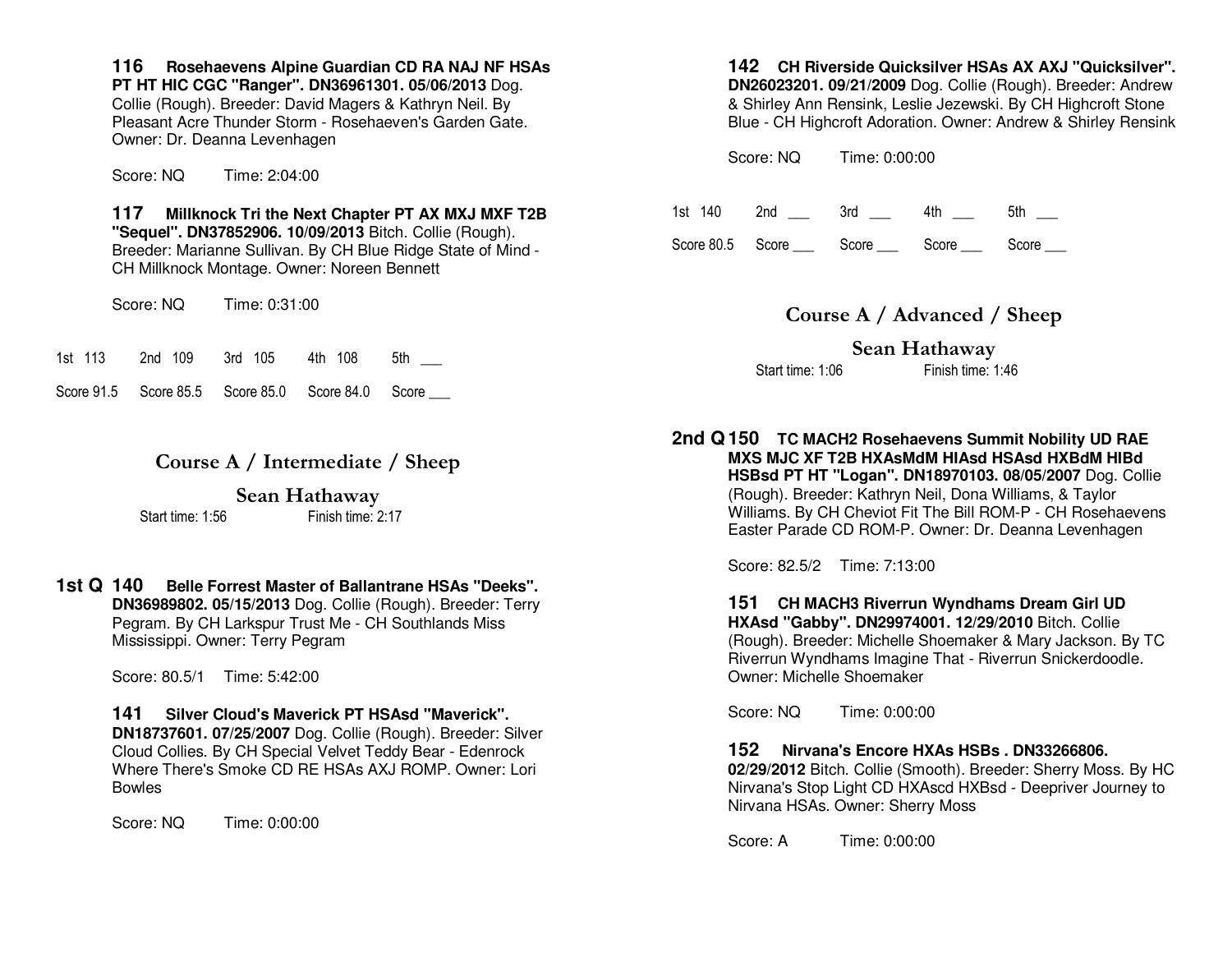**153 CH Kitleigh Charlie Brown CD RE NAP NJP HSAdsc** 

**HXAds "Charlie". DN20527906. 12/10/2007** Dog. Collie (Rough). Breeder: Judith Pitt. By Southland's Bardstown - Shekinah Deep River Siren. Owner: Kathy V. Moll & Claire Apple

Score: NQ Time: 2:15:00

**1st Q 154 HC Rosehaevens Golden Treasure BN CD RAE HXAsMdM HXBd HIBdM HIAsMdM HSAsd HSBdMs PT HT "Brynlee". DN21718906. 06/01/2008** Bitch. Collie (Rough). Breeder: Kathryn Neil. By CH Cheviot Fit the Bill - CH Rosehaevens Easter Parade CD. Owner: Carol Dunton

Score: 82.5/1 Time: 7:38:00

 **155 Nirvana's Late Summer Squall "Kate". DN12267704. 09/17/2005** Bitch. Collie (Rough). Breeder: Sherry Moss & Ericka Wojack. By DC Nirvana's Standing Ovation - DC Nirvana's Step Lively. Owner: Dave Apker

Score: NQ Time: 0:00:00

 **156 CH Deep Rivers Fleece Navidad HSAs . DN26914703.12/25/2009** Bitch. Collie (Smooth). Breeder: Pamela Brown & Sherry Moss. By GCH Deepriver's Bow and Arrow - CH Deepriver's Shock Value RN HSAd. Owner: Sherry Moss

Score: NQ Time: 0:00:00

1st 154 2nd 150 3rd \_\_\_ 4th \_\_\_ 5th \_\_\_

Score 82.5 Score 82.5 Score **Score** Score Score

**Sean Hathaway** 

Start time: 12:01 Finish time: 12:36

**1st Q 170 Nirvana's Fashion Police . DN40760904. 09/07/2014** Bitch. Collie (Smooth). Breeder: Sherry Moss. By Belle Forrest Master of Ballantrae HSAs - Nirvana's Encore HXAs HSBs. Owner: Sherry Moss

Score: 85.0/1 Time: 4:01:00

 **171 CH DreamHearts Traces of Arrow HSAds HSBd RA CGC "Traci". DN30894701. 05/17/2011** Bitch. Collie (Rough). Breeder: Vicky Lee & Nanette Colwell. By CH Cheviot Sollis Gallant Boy ROM - GCH DreamHearts Autumn Joy CD BN REHTCGC. Owner: Vicky Lee & Barbara Gaster

Score: A Time: 0:00:00

 **172 Celticmoon's Sundrop at Aidan RN HSAs AX MXJ NF T2B FM "Ellie". DN25937301. 05/08/2009** Bitch. Collie (Rough). Breeder: Pearl Fabbro & Jeanne Gregory. By Rainforest Under the Lights - Celticmoons Petals of Wysdom CD RAE NAP NJP. Owner: Adam & Erin Gorney

Score: NQ Time: 0:31:00

 **173 Nirvana's Drum Roll "Drill". DN33266804. 02/29/2012** Dog. Collie (Smooth). Breeder: Sherry Moss and Ericka Wojack. By HC Nirvana's Spotlight - Deepriver Journey to Nirvana. Owner: Dave Apker

Score: NQ Time: 0:45:00

 **174 HC Rosehaevens Golden Treasure BN CD RAE HXAsMdM HXBd HIBdM HIAsMdM HSAsd HSBdMs PT HT "Brynlee". DN21718906. 06/01/2008** Bitch. Collie (Rough). Breeder: Kathryn Neil. By CH Cheviot Fit the Bill - CH Rosehaevens Easter Parade CD. Owner: Carol Dunton

Score: NQ Time: 1:09:00